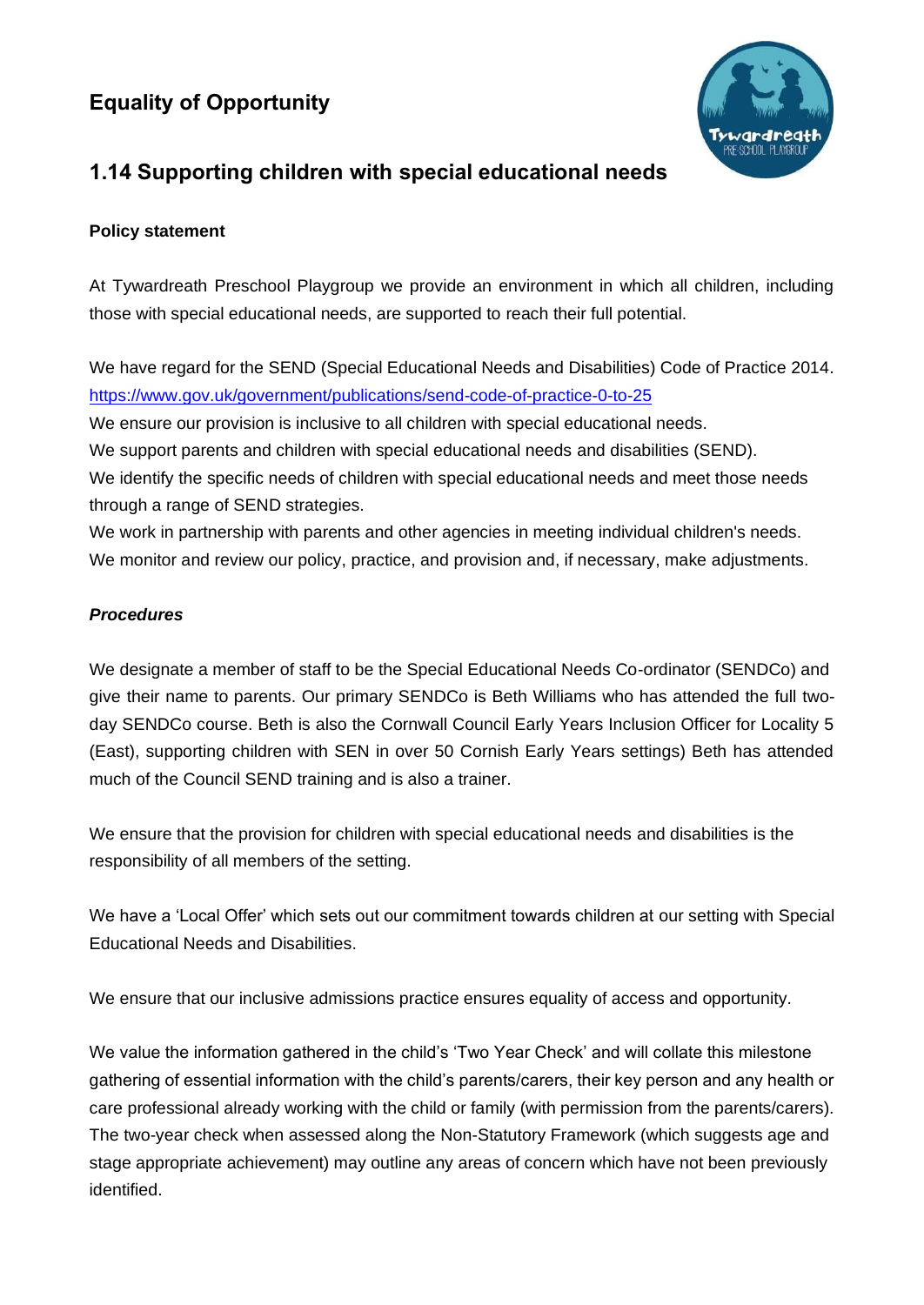We use the graduated response system for identifying, assessing and responding to children's special educational needs.

We observe the progress of all children. We record individual children's achievements through the EYFS and share this with parents/carers. Where an individual child is showing areas of concern we will advise the parents/carers and with their involvement provide an individual education plan (IEP) or individual behaviour plan (IBP). An IEP or IBP will contain a key target for the individual child, and a strategy to help achieve the target (following the SEND reform 2014 we have chosen to keep our IEP format and approach). A child with an IEP/IBP is placed on our 'Additional graduated approach' watch.

We will closely and regularly monitor all children on 'Additional graduated approach' watch through a continuous cycle of 'Plan – Do – Review'. We will note any progress or change in the child's area of need and then continue to 'Plan – Do – Review' until a time where it is agreed that sufficient progress has been made or the child requires further or additional support.

If a child on 'Additional graduated approach' watch is identified as needing further support, we will discuss this with parents/carers during a review. A child needing further support may with the involvement of parents/carers the advice and support of Family Information Services SENDCO team will be sought.

We will support a child needing additional support further to that at 'Additional graduated approach' watch. This will usually involve a request for an EHCP (Education Health and Care Plan) assessment' for the child, carried out by the Local Education Authority (LEA). This will be carried out with involvement and support from parents/carers and the Early Years Inclusions Service.

We work closely with parents of children with special educational needs to create and maintain a positive partnership. We ensure that parents are informed at all stages of the assessment, planning, provision and review of their children's care and education.

We provide parents with information on sources of independent advice and support.

We liaise with other professionals involved with children with special educational needs and their families, including transfer arrangements to other settings and schools.

We provide a broad, balanced and differentiated curriculum for all children with special educational needs and disabilities.

We use a system of planning, implementing, monitoring, evaluating and reviewing individual educational plans (IEPs) for children with special educational needs and disabilities.